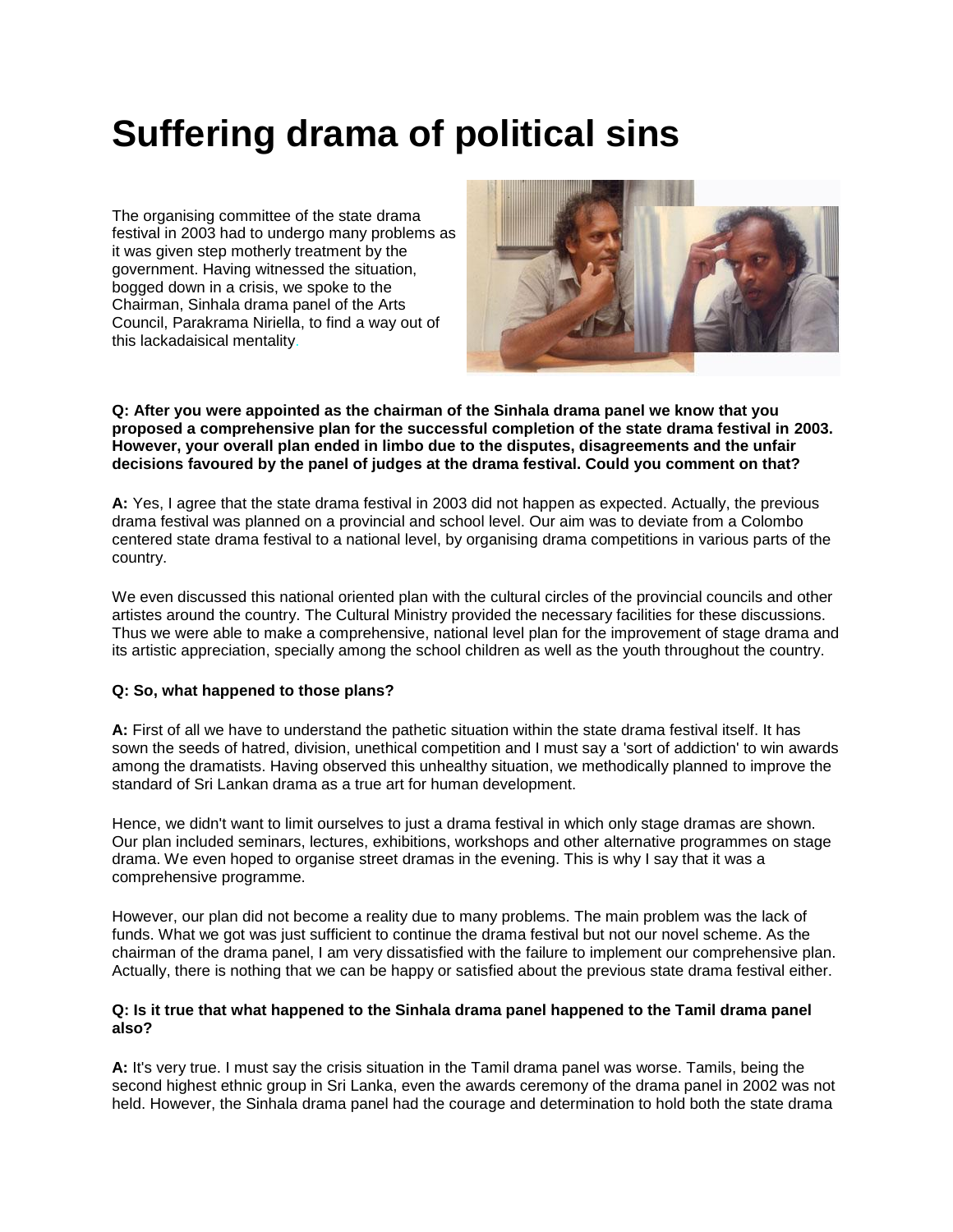and the awards festival continuously, even in a critical and crisis situation. That is the reason we propose to combine Sinhala, Tamil and Muslim drama sections into one unit and hold a truly 'National Drama Festival.' Both the Tamil and the Muslim drama panels have agreed to the idea. I assure you that it if I am the chairman in 2004 I shall attempt hard to make that suggestion a reality.

# **Q: The main duty of the Sinhala drama panel is to hold the state drama festival annually. What is the purpose of having a Sinhala drama panel if it is unable to do this?**

**A:** Yes, we are also raising the same question. The Arts Council is a constitutionally approved council by the parliament of Sri Lanka. But this council has no independence or ability to act on its own. Recently, there was a newspaper report that the Sinhala drama panel and its officials are like tombs. We have to accept that it is correct. If the only objective of the Sinhala drama panel is to organise a state drama festival there is no use of having a drama panel.

## **Q: The funds which are annually allocated for the development of stage drama by the government were recently slashed. It was expressed by you that even the money set apart was spent for the state functions and celebrations according to the dictates of the ministers. Could you tell us the actual situation regarding the allocation of funds?**

**A:** For the smooth functioning of the Arts Council alone the estimated budget was 2.4million. It is the council that proposed the budget allocation for all the panels to the government. This time the total estimation of the council is Rs. 8.2 million. For that amount what was approved was a mere Rs. 2 million. Even from that amount the Arts Council was given only Rs. 1.7 million. From that Rs. 1.7 million, Rs. 800000 is spent on salaries, incentives, telephones and other needs of the council. Only a mere Rs. 900000 is spent on the expenses of the 13 panels. So can you now imagine the amount of money that the drama panel obtains for the improvement of Sinhala stage drama?

## **Q: The Minister of Cultural Affairs has expressed recently that the chairman of the Sinhala Drama Council has been given all the civil powers to raise funds for the state drama festival from the sponsors and that is your responsibility to do so. Is it just to put the responsibility on you?**

**A:** It is totally unjust. I can give you an example to prove my point. The former minister of cultural affairs directly acted by giving a letter addressed to the Insurance Corporation for sponsorship in 1994. It is true that as I was in the field of stage drama, cinema and drama that I have the ability to get sponsorship. But just think, what would happen if a person who is not capable of it became the chairman of the Sinhala state drama panel. What would have been his situation? The other point is why should I find sponsorship? In any country it is the government that sponsors drama and art.

I would like to raise a question to the Minister and other officials of the government. There is a peace process in this country. The three common words that they use in the peace process are social, economic and political growth. But in this peace process the word 'culture' is not to be found. At least the peace programme "Yali Pubudamu Lanka" or "Regain Lanka," does not use the words culture. However, we learn that cultural revival is essential for true development of a country. What has the Ministry of Cultural affairs done for this revival of culture as part of the peace process?

I became the chairman of the Sinhala drama panel to do a meaningful job for the betterment of Sinhala drama and in a broader sense to give life to the idea of the National Drama Festival in Sri Lanka. I emphasize this point to you, that we are not here to whitewash the sins of the politicians. The minister says that he would increase the funds from 2 million to Rs. 2.5 million this year.

Just think for a moment the huge sums of money that these elite politicians use for their vehicles. It they give the money of at least two cars to the Arts Council we will be able to do a lot in the field of stage drama.